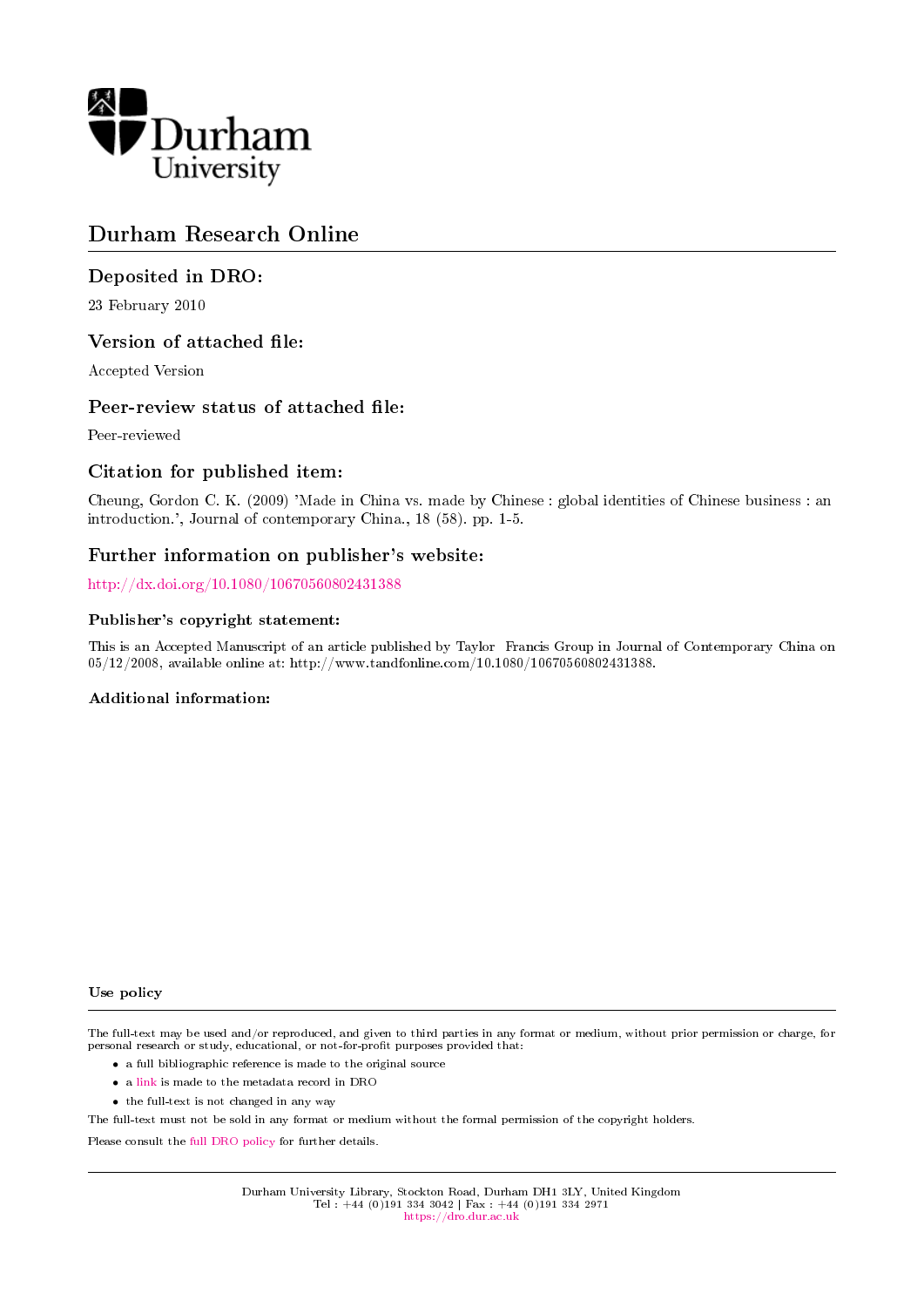## **Made in China vs. Made by Chinese: Global Identities of Chinese Business: An Introduction**

## **Gordon C. K. Cheung**

#### **Abstract:**

<u>.</u>

The interaction between two perspectives--China as world factory and Chinese business knowledge has been complicated by the ever tensions generated from the national—China—and the transnational actors—Chinese—in understanding the economic driving force behind the real meanings of the rise of China. The construction process of the rise of Chinese economic power puts the state in direct contacts with the regional and global economic/political changes. On the one hand, Chinese business knowledge, identities, economic and political interactions also give rise to the notion of networks building and sub-regional development, which help transcend country-specific relations. On the other hand, the notion of the rise of China

Gordon C. K. Cheung is Lecturer (Assistant Professor) of International Relations of China in the School of Government & International Affairs at the University of Durham, United Kingdom. He is also the Editor-in-Chief of *East Asia: An International Quarterly*, a quarterly academic journal published by Springer. He has published widely on Chinese diasporic studies, Chinese business enterprise and East Asian international political economy. He has published over 20 academic articles and three books. His latest book is *China Factors: Political Perspectives and Economic Interactions* (Transaction: 2007). His current research projects are on intellectual property rights and consumer Culture in China, and the Chinese food enterprises in the United Kingdom. This special section (except the last paper which was presented earlier in the International Studies Association (ISA) 46<sup>th</sup> Annual Convention on March 1-6, 2005 in Hawaii) is the product of a conference held on 19-20 March 2007 at the University of Durham. The conference was funded by Lee Foundation (Singapore), Universities" China Committee in London, Centre for Contemporary Chinese Studies at the University of Durham and Copenhagen Business School. A detail conference report can be found in *Asian Studies Newsletter* of the Association for Asian Studies, vol. 52, no. 3 (October 2007). Many thanks to the paper presenters and commentators who contributed to the critical debates and discussion, yet, due to different reasons they cannot contribute their work to this special issue, Emile Kok-Kheng Yeoh, . I would especially like to thank the three anonymous reviewers in reviewing papers submitted to this special section.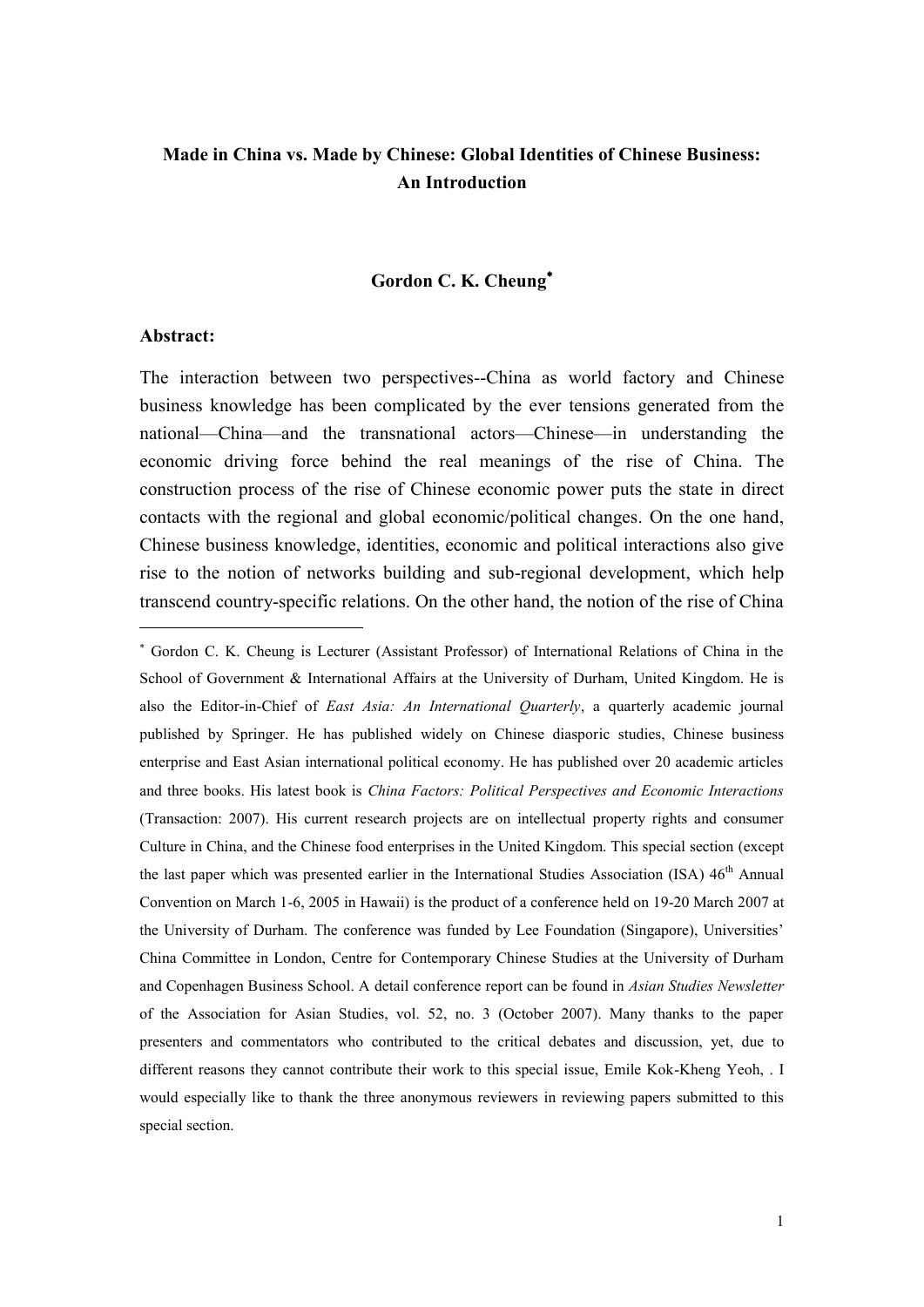is still being re-constructed through the interplay between regional and global political economy.

In *Territory, Authority, Rights: From Medieval to Global Assemblages*, Saskia Sassen further questions the tension between globalization and nation-state by reminding us that "For today"s globalizing dynamics to have the transformative capacities they evince entails far deeper imbrications with the national—whether governments, firms, legal systems, or citizens—than prevailing analyses allow us to recognise.<sup>1</sup> Her thesis covers more broadly the global affairs. Yet, in East Asia, as far as business and economic development are concerned, it is increasingly an imperative to look at, other than the state, transnational actors" activities (business practice, capital movement, knowledge transfer and even social and cultural traits) to understand business and economic development. More importantly, the rise of China further complicates such tension between the national—China—and the transnational actors—Chinese—in understanding the driving force behind the economic behemoth.

 There are two perspectives in looking at the rise of Chinese economy. The first one is the notion of "Made in China". This point becomes more salient after China became the member of the World Trade Organization (WTO) in December 2001. This way of seeing refers to the identity of China as "the factory of the world" which, due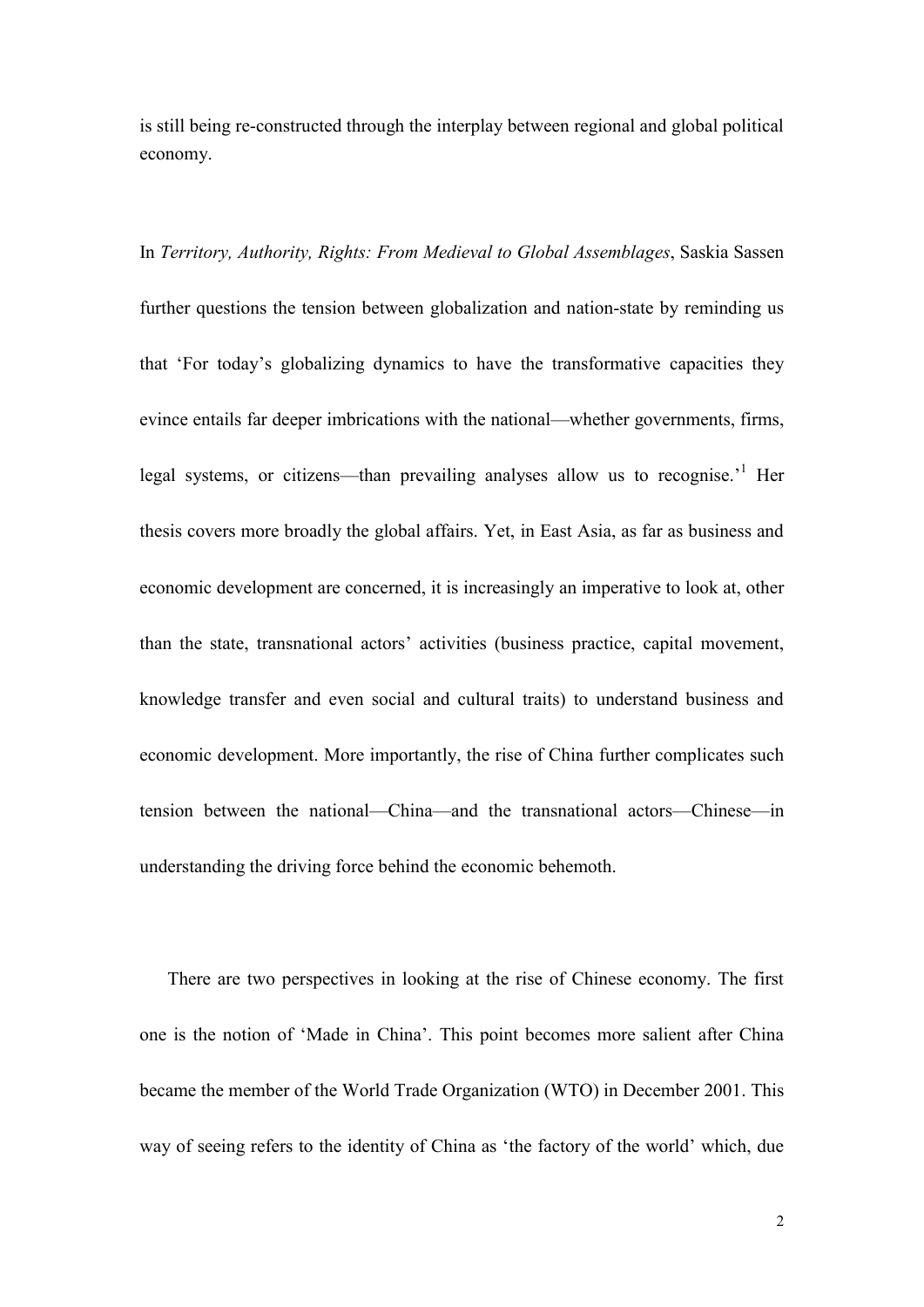to its huge population, market potential, cheap labours and manufacturing prowess, creates a gigantic economic development, if not economic miracle. 2 Increasingly, such notion also creates global repugnance on the image of the health and safety issues attached with general household products that made in China. <sup>3</sup> China as the factory of the world also symbolises the competitiveness of Chinese work force in the international market, and inevitably, it also creates some political pressure from the global (the US especially) as well as East Asian region. In a Testimony before the Hearing on US-China Economic Relations Revisited Committee on Finance, United States Senate on March 29, 2006, C. Fred Bergsten, from the Peterson Institute, pointed out that as a result of the huge US merchandise trade and current account deficits (US\$900 billion in the fourth quarter of 2005) and the Chinese current account surplus (US\$150 billion in 2005), "it is thus essential to reduce the US and China imbalances by substantial amounts in an orderly manner.<sup>4</sup> From the Asian Pacific region, the rise of China pushes the frontier of debate beyond the conventional regional security stability to something more down-to-earth such as the competition between China and neighbouring countries in the production of lower-end products for the global market.<sup>5</sup>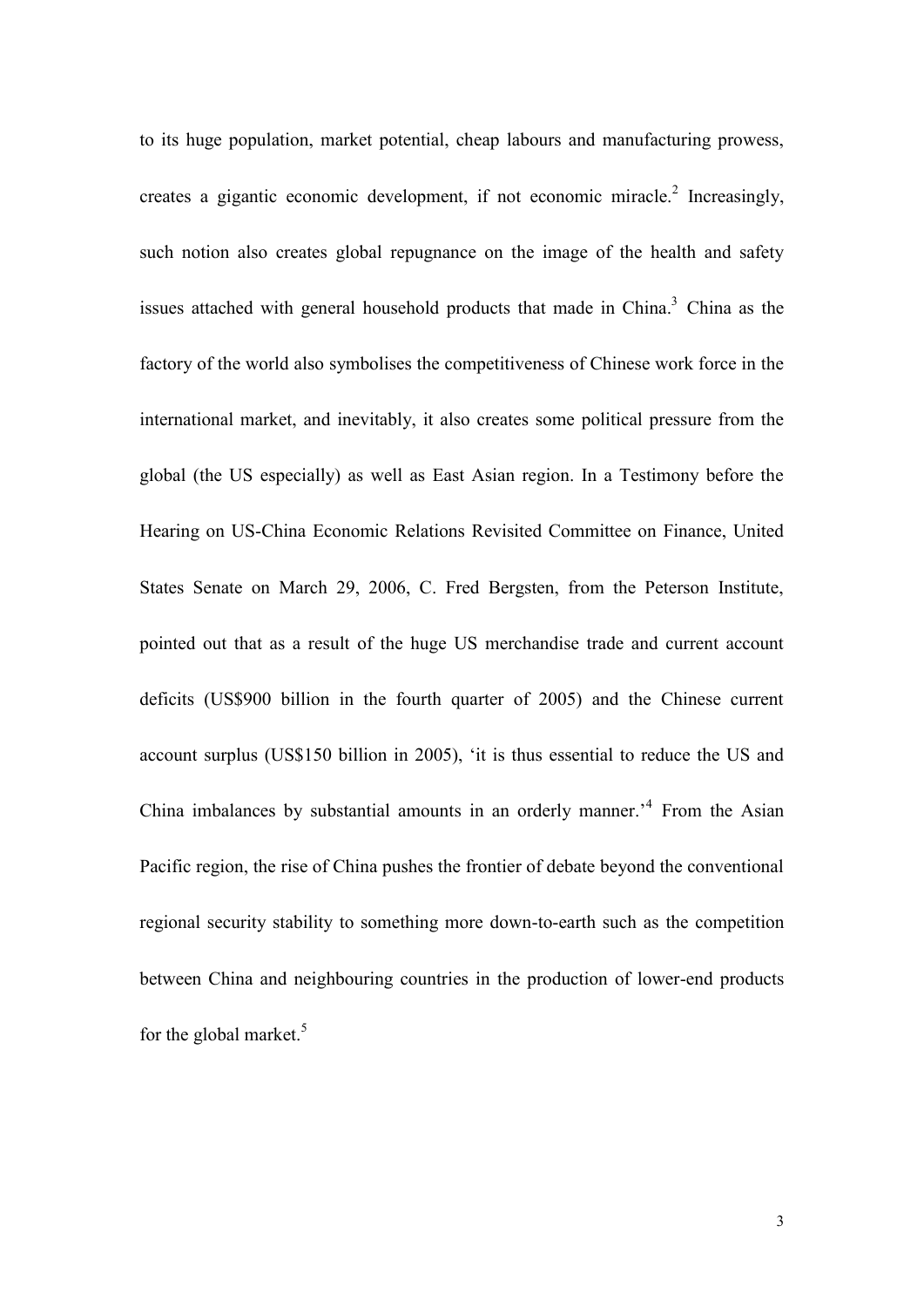Made in China, coinciding the notion of China as the factory of the world, provides a conventional way of thinking that China, especially the People"s Republic of China (PRC) is the linchpin of business and economic development. China has drawn the global attention toward its growth, its economic development and its so-called peaceful rise. In other words, everything is under the canopy of China. This is particularly so, especially in terms of military relations. However, as far as economic and business activities are concerned, we have to take into consideration more broadly the notion of Chinesenese in trying to understand the whole meaning of the intricate of capital, money, business relations, human capital, business network, information gathering, etc in formulating the concept of Made by Chinese.

This view "Made by Chinese" directs us to examine the ways in which factors such as economic capital, market forces, business practices, capital mobility, industrial relations, Chinese diaspora, human capital mobility, foreign direct investment (FDI), political and business relations, technological transfer are being worked out interactively among Chinese business and regional economic communities in connection with the global economy. 6 Such idea, on the one hand, embedded some uniqueness behind the notion of Asian capitalism. On the other hand, such idea cannot be able to deviate from regional and general economic consents as Lucian Pye once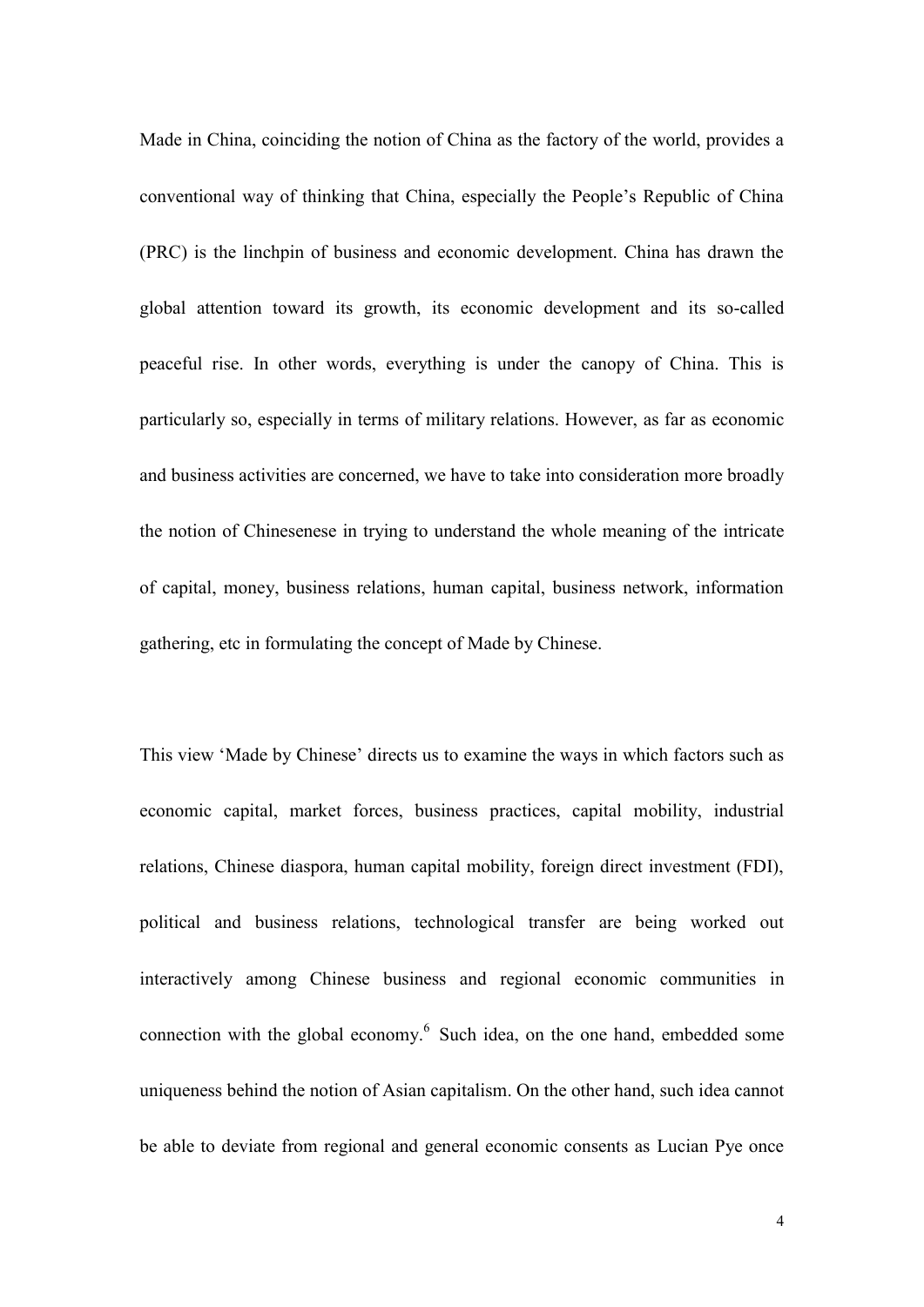reminded us that "In short, the Confucian tradition had to be coupled with advances in economics as an intellectual discipline in order to produce the economic miracles of East Asia.<sup> $7$ </sup> The notion of Chineseness and its ways of dealing with business activities are therefore under scrutiny by the entire global economy as well as East Asian region because these "Chinese" elements sometime echo unnecessary human scarify (over the sub-standard mining site incidents), intellectual property infringement or simply corruption, if not political business relations.<sup>8</sup>

Made in China refers more to the state as an actor in the international political economy, where countries" options will be limited to some conventional tactics such as financial policy, economic negotiation, trade talks, economic treaties and free trade agreement in dealing with the rise of China. Made by Chinese is a soul-searching idea which needs some conceptual thinking and empirical tools of analysis in dealing with the notion of the "soft power" or "network power" of the rise of China through different economic, business and political power construction process.<sup>9</sup> Both notions cannot substitute each other. Nor can they be implemented without the consent and agreement of the East Asian and global community. One thing, however, rather clear, is that the tension between China and Chinese in mapping out the business identities will be a resounding issue in this region.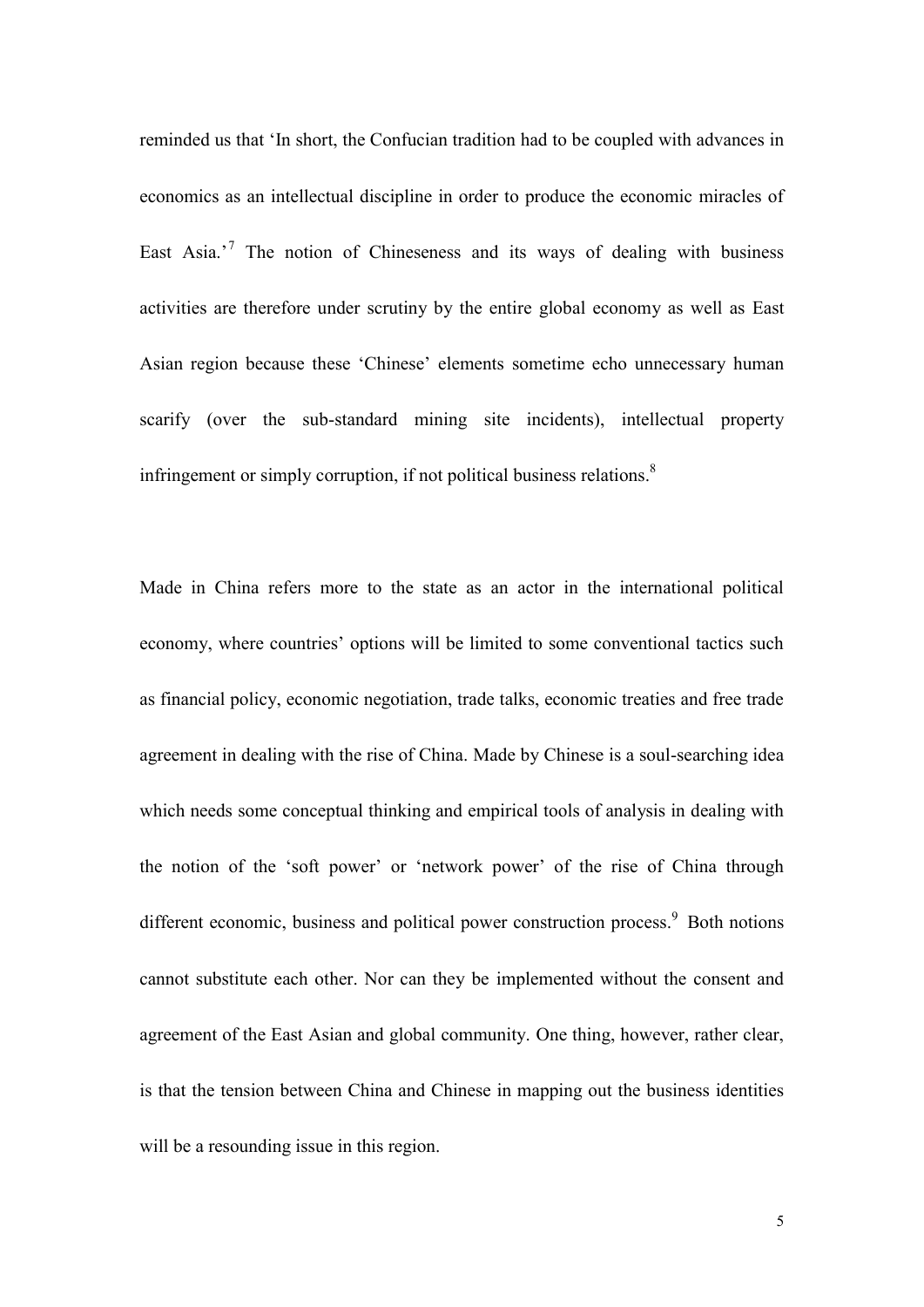Although not evenly distributed, the five papers included in this section can generally be grouped either toward Made by China and Made by Chinese. More importantly, these papers are complementing one another, and at some points, are debating fiercely among themsleves. The first two papers by Pan, and Ravenhill and Chung are trying to give rise to some global/regional concerns in a way to interrogate the orientation of the statist meaning of China"s rise. Chung and Hamilton, Jacobsen and Cheung"s papers re-examine the economic, business and political functions of Chineseness in historical, regional and sub-regional context.

The main message of Pan"s paper is that the rise of China is a reluctant coronation which should be critically assessed in connection with the global capitalist development. His paper juxtaposes international relations theories with a view to re-position China"s "normal" economic function under the lenses of global production network (GPN). Such empirical tool helps the readers to re-examine China"s rise from a transnational process, which helps de-construct the notion of Chineseness behind China"s being the "factory of the world", and re-construct a new phenomenon of "world factories in China." Another tacit message in the paper demonstrates that the state (government of China) actually gives little help in promoting some very famous Chinese brands today by the time when they urgently needed financial help at the very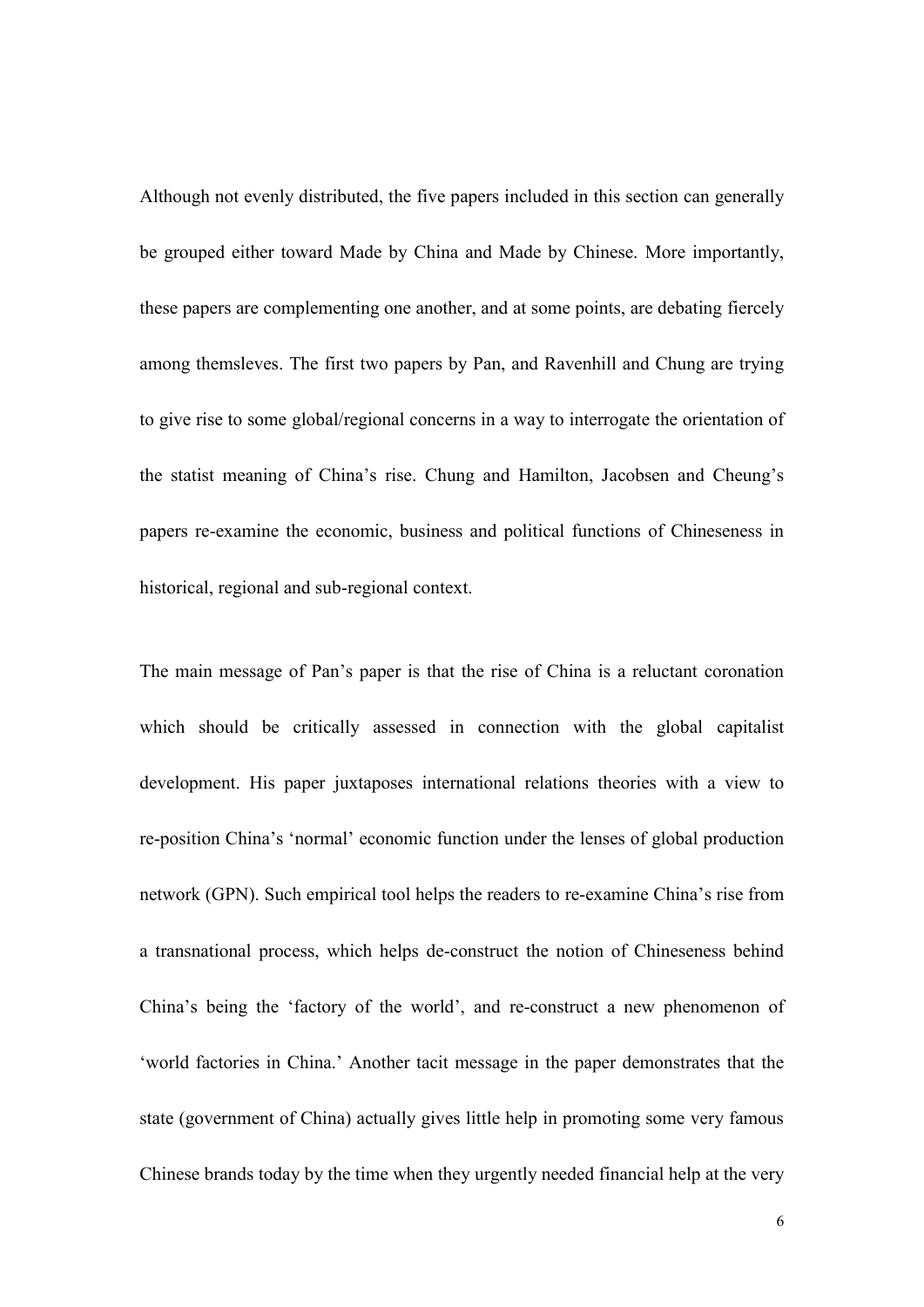initial stage of their business establishment. Their success is very much a private entrepreneurial attempt. This observation may change or at least allow ones to re-examine another conventional model of East Asian development—the developmental state model.

Ravenhill and Jiang's paper takes a regional perspective in studying China's increasing zest for Free Trade Agreement with Asian countries, Australia, New Zealand, Pakistan, ASEAN and etc. They were puzzled by the very means and the contents of the FTA signed by China and other Asian countries. Although FTA, in principle, indicates bilateral or multilateral trade relations, the ways in which China acts, according to their findings, suggest that there are something different in the so-called 'soft power' relations, if not regional hegemony, or Chinese mentality in handling business affairs, whether involving state or non-state actors. China"s ways of dealing with most of the FTA seem to follow the strategy of scarifying short term gain in order to obtain the long term gain. To add on the understanding behind the motives of the FTA from other conventional approaches, they further point out that China"s being a market economy will allow China to gain less in those negotiations of FTA. They identify three cases, China-Hong Kong Economic Partnership Agreement (CEPA), China-ASEAN Free Trade Agreement and Australia-China FTA (AUCFTA)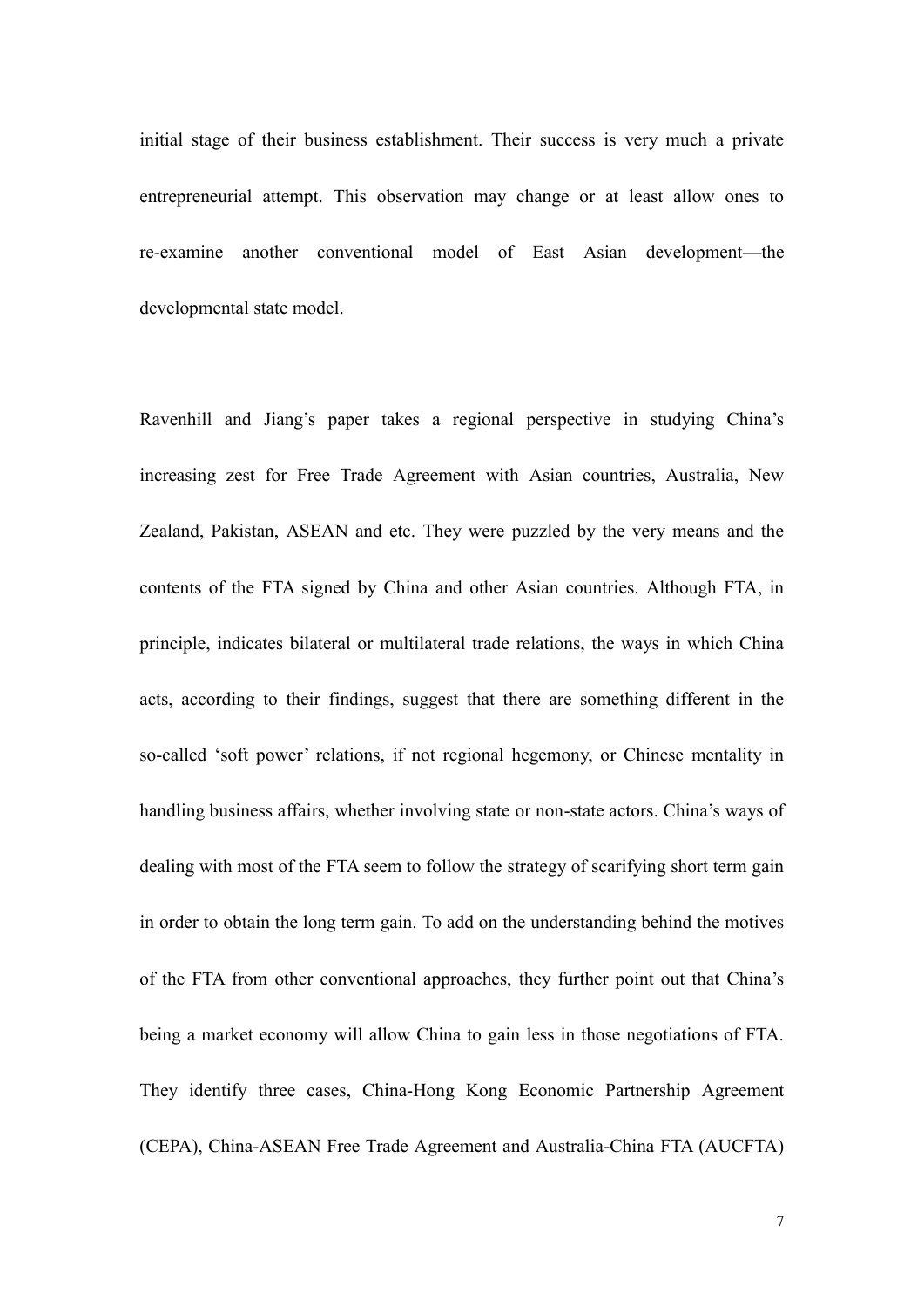to substantiate their points that national interests are the basic elements behind these FTAs, although there are some differences in contents. The question that we are going to ask is that can FTA help accelerate the economic reform that China is aiming at?

Chung and Hamilton address a conventional question: the Chinese diasporic business with historical cases and substantial historical records. Their paper recognizes the importance of Chinese business elites but refuses to resort to the cultural essentialism such as Bamboo networks or *guanxi* networks only. Instead, they, through various cases, point out that Chinese business elites are able adapt to Western organizational methods to tailor their specific needs. Their study is echoed from Joe Studwell"s recent work *Asian Godfathers: Money and Power in Hong Kong and Southeast Asia*. In his words, Asian business tycoons are able to blend elitism, professionalism, capitalism and local political structure to an extent that is having no different from a cartel, for example the housing industry in Hong Kong<sup>10</sup>

Like many overseas Chinese business observers, they began to look at the economic empire of Robert Kuok (the wealthiest person in Southeast Asia) to trace the illusive networks among his business together with many intricate subsidies beneath his business empire. However, they challenge both institutionalist (gradual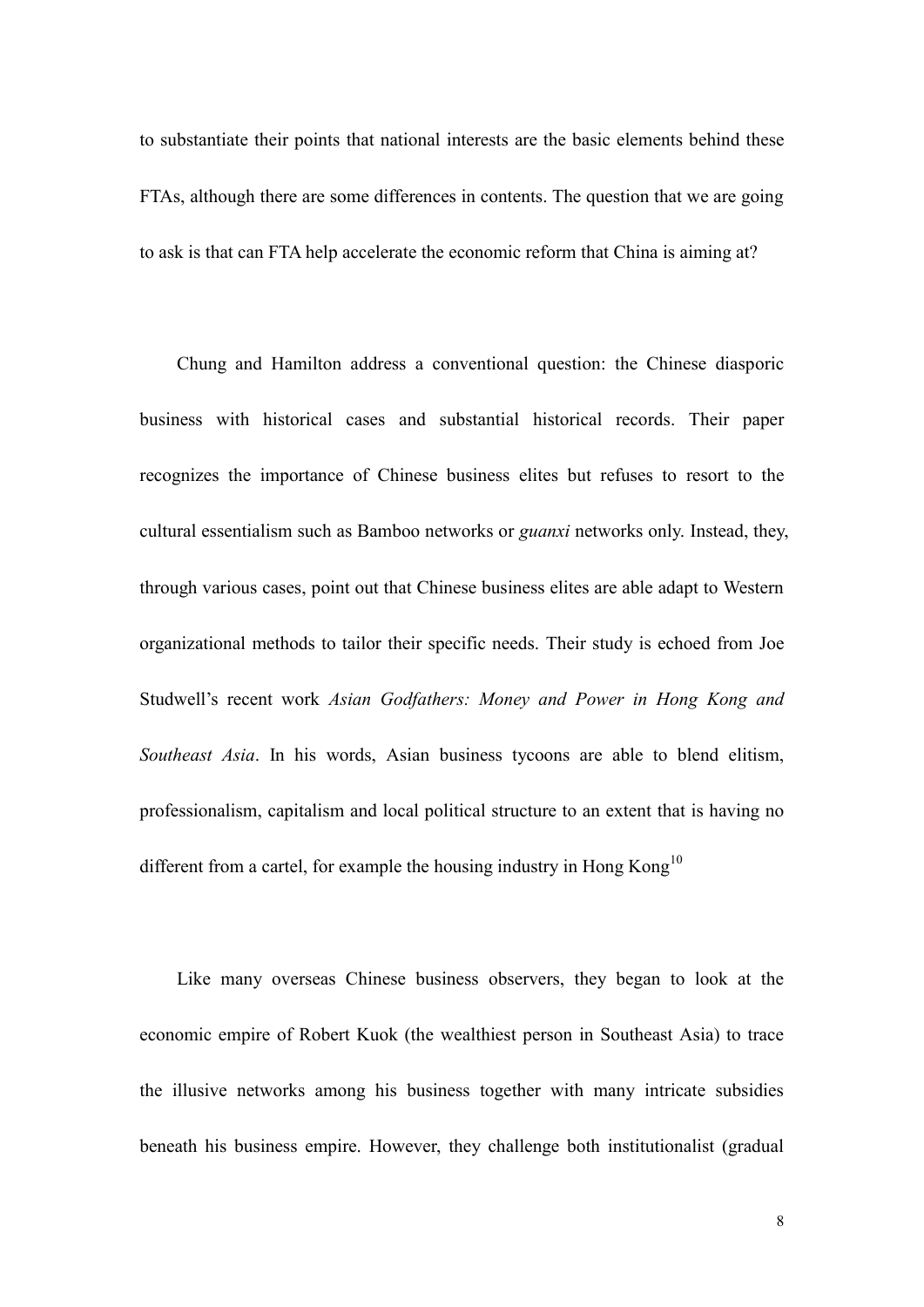transformation of Asian business to Western style firm and organization) and political economy (developmental state model). They make their argument through the historical search of *huiguan* or *gongsuo,* the merchant association, especially the private banking in Shanghai to locate the elements behind Chinese capitalism. Their conclusion points to the argument that Chinese businesses are practicing capitalism and adopting Western style organization method by retaining some essential Chinese business cohesion, family and clanship style.

Jacobsen"s paper also uses Chinese diaspora in Southeast Asia as an example. But, he has been trying to situate the Chinese diaspora within the discursive analysis between nation-state and citizenship. He critically examines the ethnic and cultural traits of Chinese business relations by reminding us the importance of the circumstantial socio-political structure of the resident country that conditions their ways of business relations. This paper mirror-images the contesting nature between the state (China) and the more intangible notion of sojourner (Chinese). The analytical aspect of this paper goes further to understand how well Chinese ethnic relations can be able to stand on the wings of globalization to empower their relative importance in relation to the respective resident countries. The case of the Indonesia Chinese diaspora seems to suggest that the tide is gradually turning to the benefit of the Chinese, so far. Yet, the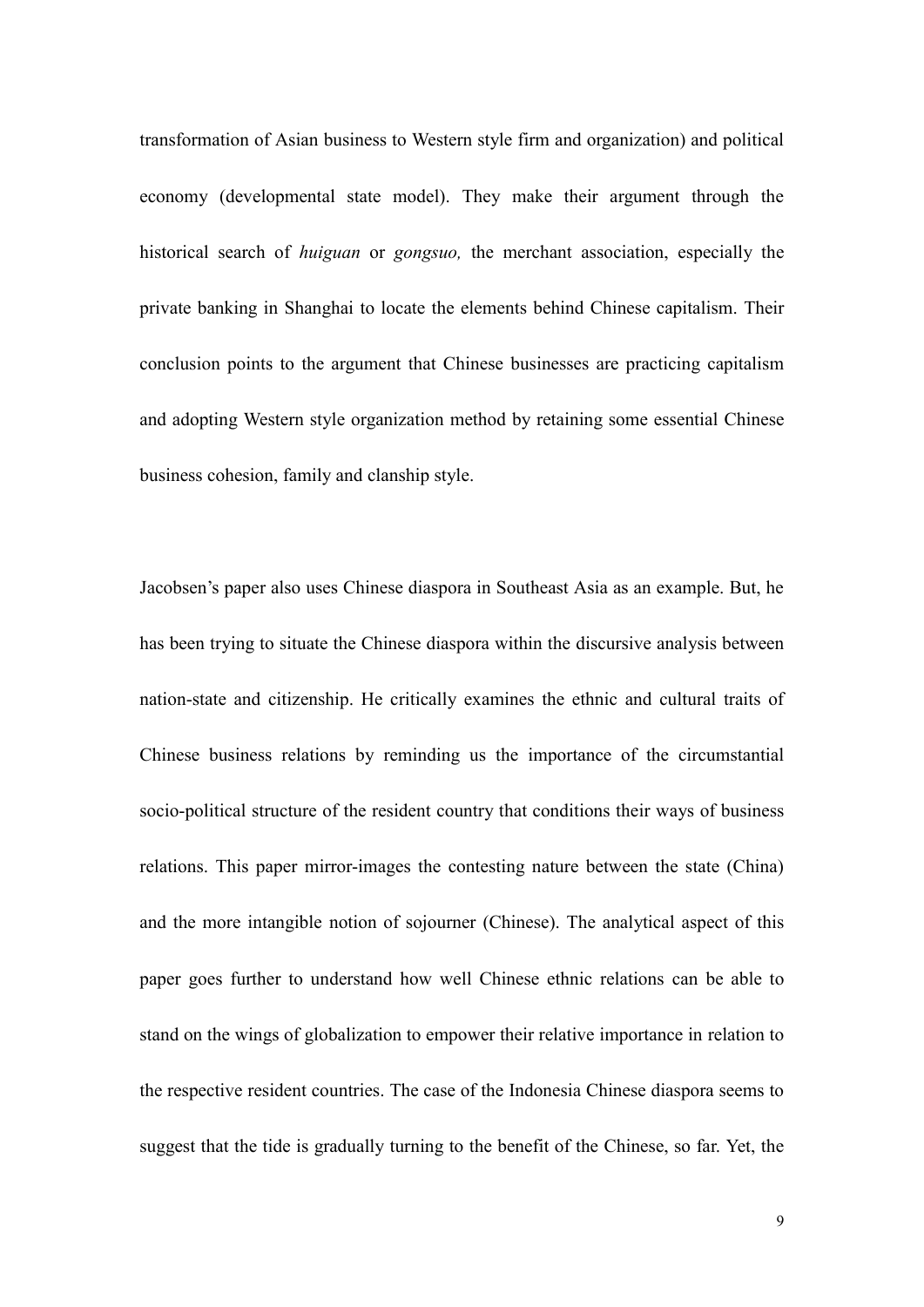counter argument is that the situational changes of the Chinese diaspora can also be explained by the shadow of the rise of the China, which means the state's image is having some calling power, from a very long distance of course.

Cheung"s paper takes a further sub-regional view to examine the governance of the People"s Republic of China, Hong Kong and Taiwan (the so-called Greater China) to evaluate the interactions through economic, social and political changes of Greater China. He, by using a more conceptual approach, demonstrates that Hong Kong and Taiwan are effective variables in providing not just economic and human capital to construct the notion of the rise of China. Such conceptual approach gives rise to various factors (integration, interdependence, identity and independence) that can serve as thought provoking elements in studying the sub-regional meanings of the notion of Chineseness in assessing the politics of the economic meanings of the economic rise of China.

In conclusion, the key element of these papers is that if we study China"s economic rise from the state centric angle, we may put ourselves in a very vulnerable position of not being able to appreciate the whole picture. Alternativeness, if we study from the various traits or Chinese practices, we will be drawn into cultural essentialism, no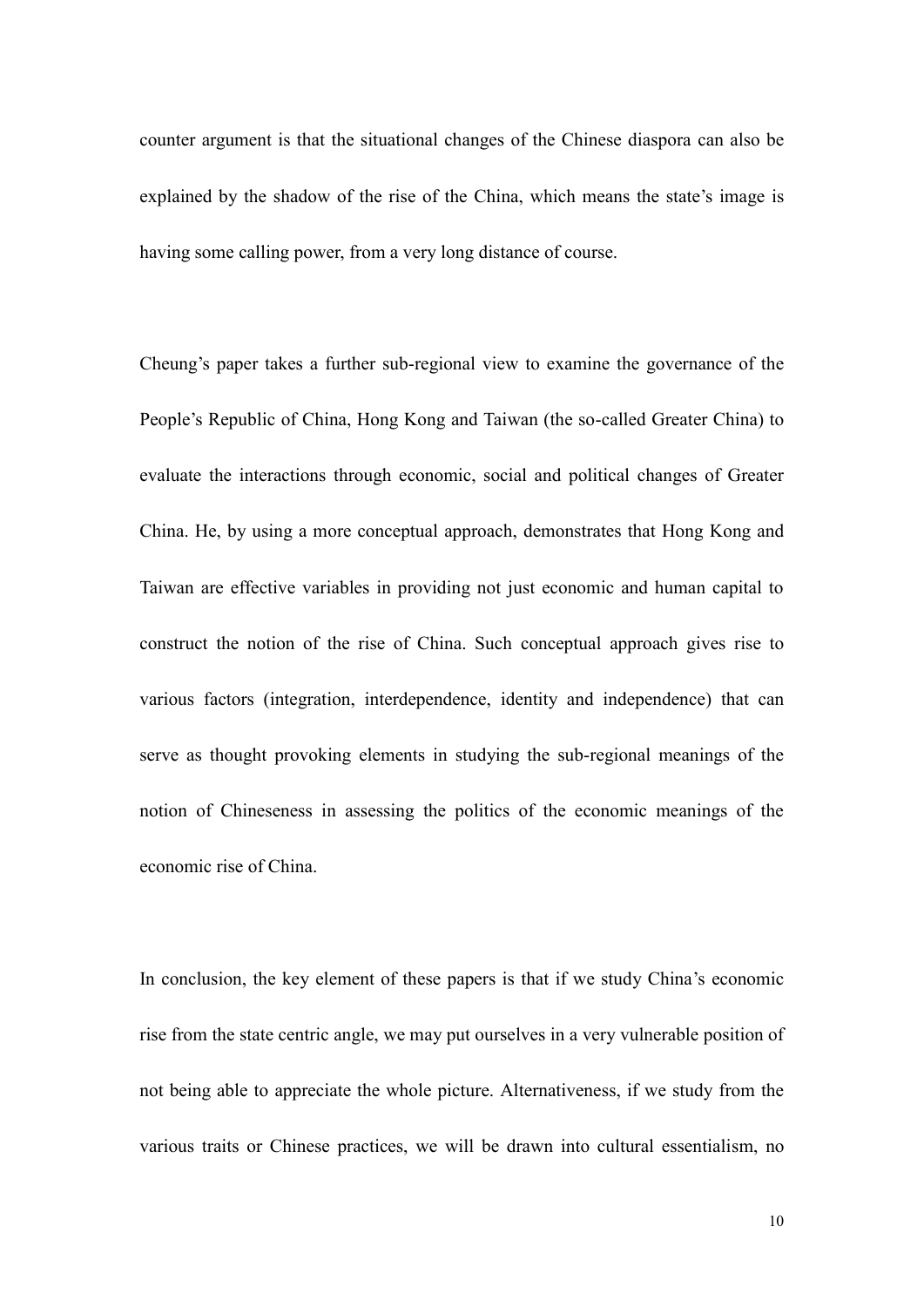matter how efficient they are in painting the uniqueness of Chinese ways of business. 'Made in China' and 'made by Chinese are two complementary while contending concepts which cannot be studied individually without referring to their interactive functions. These papers are therefore presented here, very tentatively, to facilitate future discussion on these two concepts.